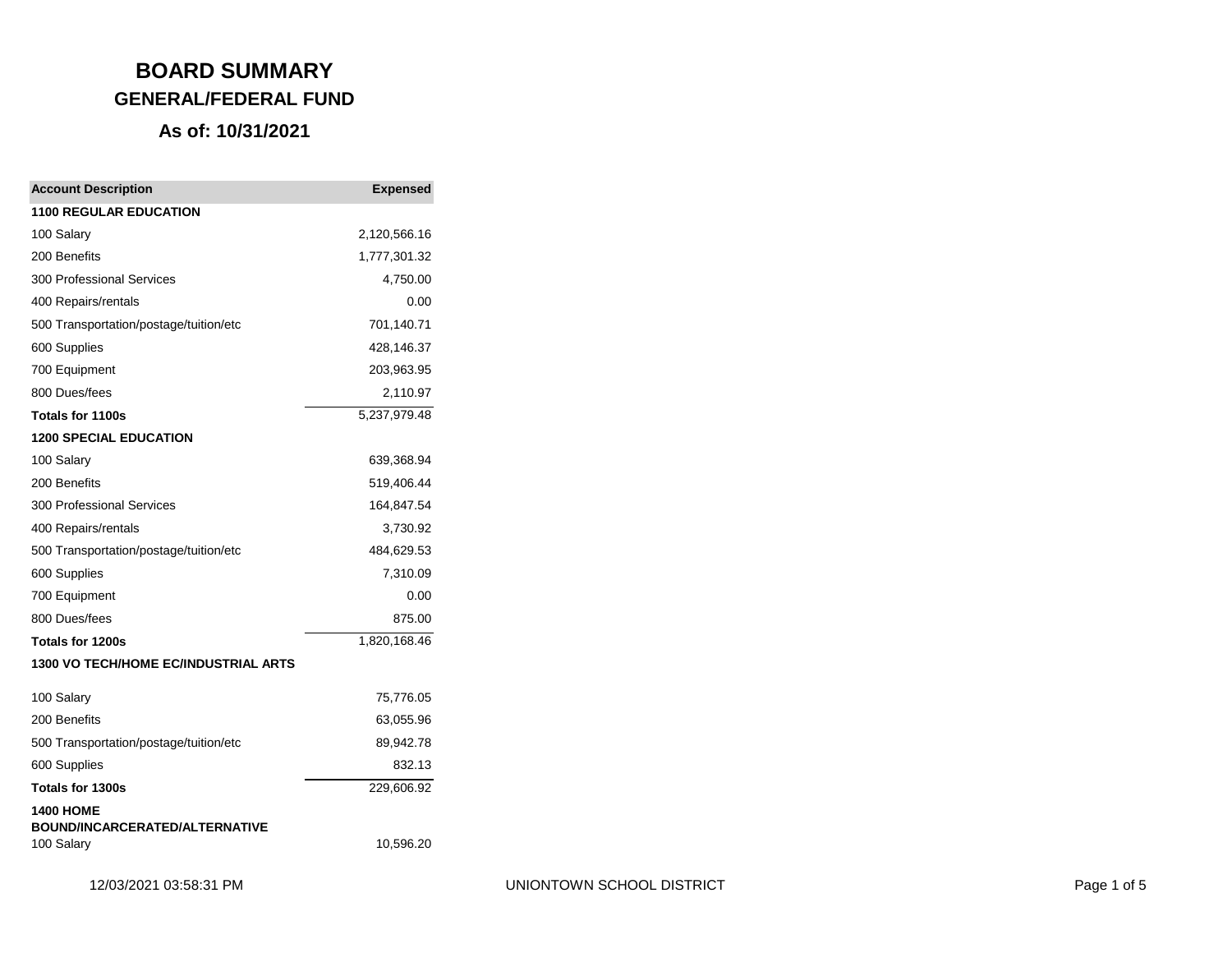| 200 Benefits                           | 7,282.58   |
|----------------------------------------|------------|
| 500 Transportation/postage/tuition/etc | 20,415.73  |
| Totals for 1400s                       | 38,294.51  |
| <b>1500 NONPUBLIC SCHOOL PGM</b>       |            |
| <b>300 Professional Services</b>       | 13,525.50  |
| 600 Supplies                           | 3,458.84   |
| Totals for 1500s                       | 16,984.34  |
| 1800 <1800>                            |            |
| 100 Salary                             | 4,626.99   |
| 200 Benefits                           | 1,935.51   |
| Totals for 1800s                       | 6,562.50   |
| <b>2100 GUIDANCE/PSYCHOLOGIST</b>      |            |
| 100 Salary                             | 165,050.21 |
| 200 Benefits                           | 135,947.45 |
| 400 Repairs/rentals                    | 301.15     |
| 500 Transportation/postage/tuition/etc | 288.62     |
| 600 Supplies                           | 0.00       |
| Totals for 2100s                       | 301,587.43 |
| 2200 LIBRARY/CURRICULUM/BOARD/TAX      |            |
| 100 Salary                             | 94,469.07  |
| 200 Benefits                           | 93,053.19  |
| <b>300 Professional Services</b>       | 27,722.83  |
| 400 Repairs/rentals                    | 605.18     |
| 500 Transportation/postage/tuition/etc | 0.00       |
| 600 Supplies                           | 12,646.57  |
| Totals for 2200s                       | 228,496.84 |
| <b>2300 SUPERINTENDENT/PRINCIPALS</b>  |            |
| 100 Salary                             | 444,055.87 |
| 200 Benefits                           | 300,314.49 |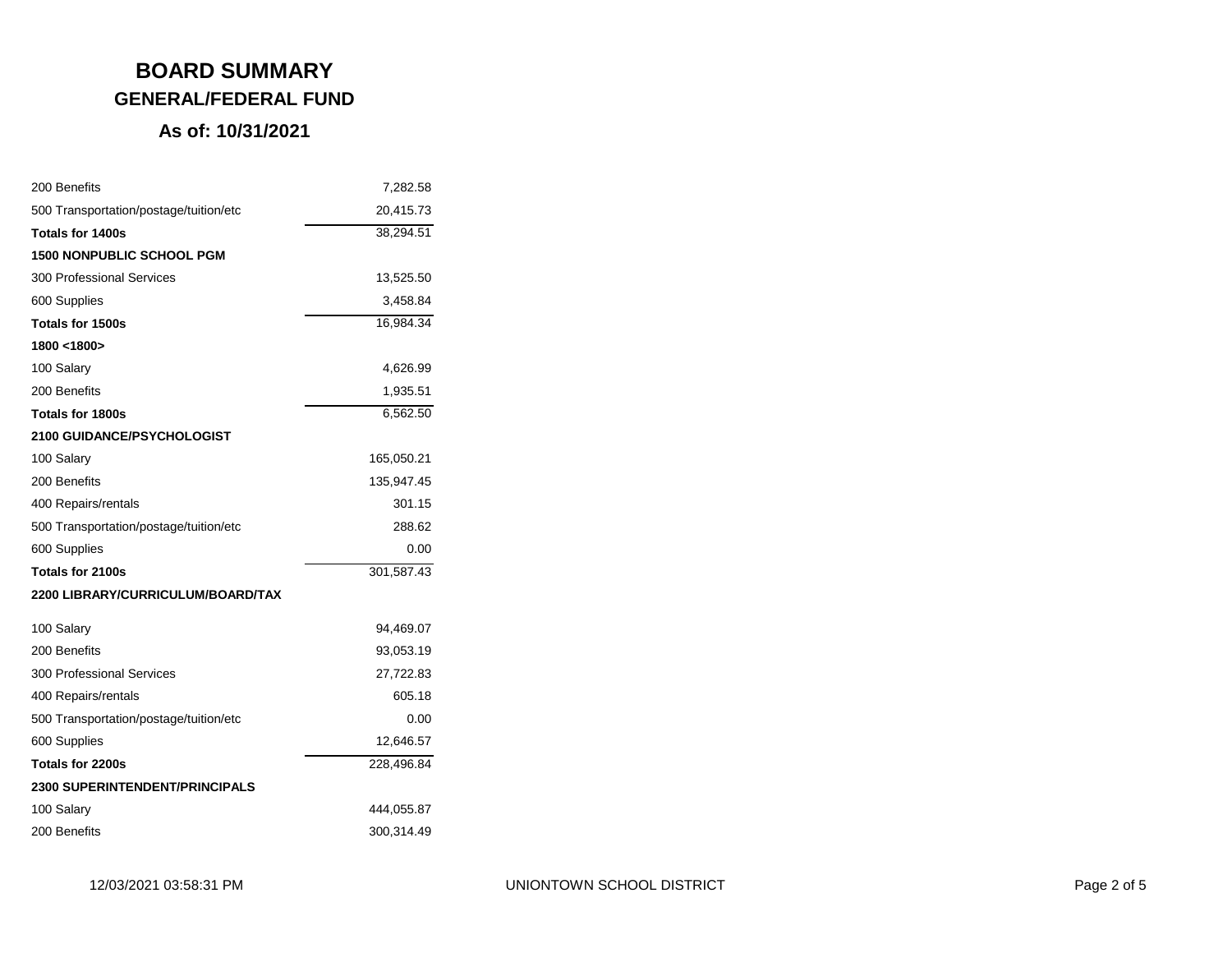| <b>300 Professional Services</b>             | 75,817.43  |
|----------------------------------------------|------------|
| 400 Repairs/rentals                          | 18,377.84  |
| 500 Transportation/postage/tuition/etc       | 8,209.71   |
| 600 Supplies                                 | 1,244.21   |
| 800 Dues/fees                                | 595.00     |
| Totals for 2300s                             | 848,614.55 |
| <b>2400 NURSES/PHYSICIANS/DENTAL</b>         |            |
| 100 Salary                                   | 43,942.78  |
| 200 Benefits                                 | 47,969.50  |
| 300 Professional Services                    | 55,289.00  |
| 400 Repairs/rentals                          | 0.00       |
| 500 Transportation/postage/tuition/etc       | 150.08     |
| 600 Supplies                                 | 2,976.72   |
| 700 Equipment                                | 1,199.12   |
| Totals for 2400s                             | 151,527.20 |
| <b>2500 BUSINESS OFFICE</b>                  |            |
| 100 Salary                                   | 70,270.94  |
| 200 Benefits                                 | 49,336.22  |
| <b>300 Professional Services</b>             | 450.00     |
| 400 Repairs/rentals                          | 7,290.39   |
| 500 Transportation/postage/tuition/etc       | 2,500.00   |
| 600 Supplies                                 | 475.16     |
| 800 Dues/fees                                | 24,570.22  |
| Totals for 2500s                             | 154,892.93 |
| <b>2600 BUILDINGS &amp; GROUNDS/SECURITY</b> |            |
| 100 Salary                                   | 688,645.58 |
| 200 Benefits                                 | 534,847.59 |
| <b>300 Professional Services</b>             | 175.00     |
| 400 Repairs/rentals                          | 193,380.36 |
| 500 Transportation/postage/tuition/etc       | 108,489.19 |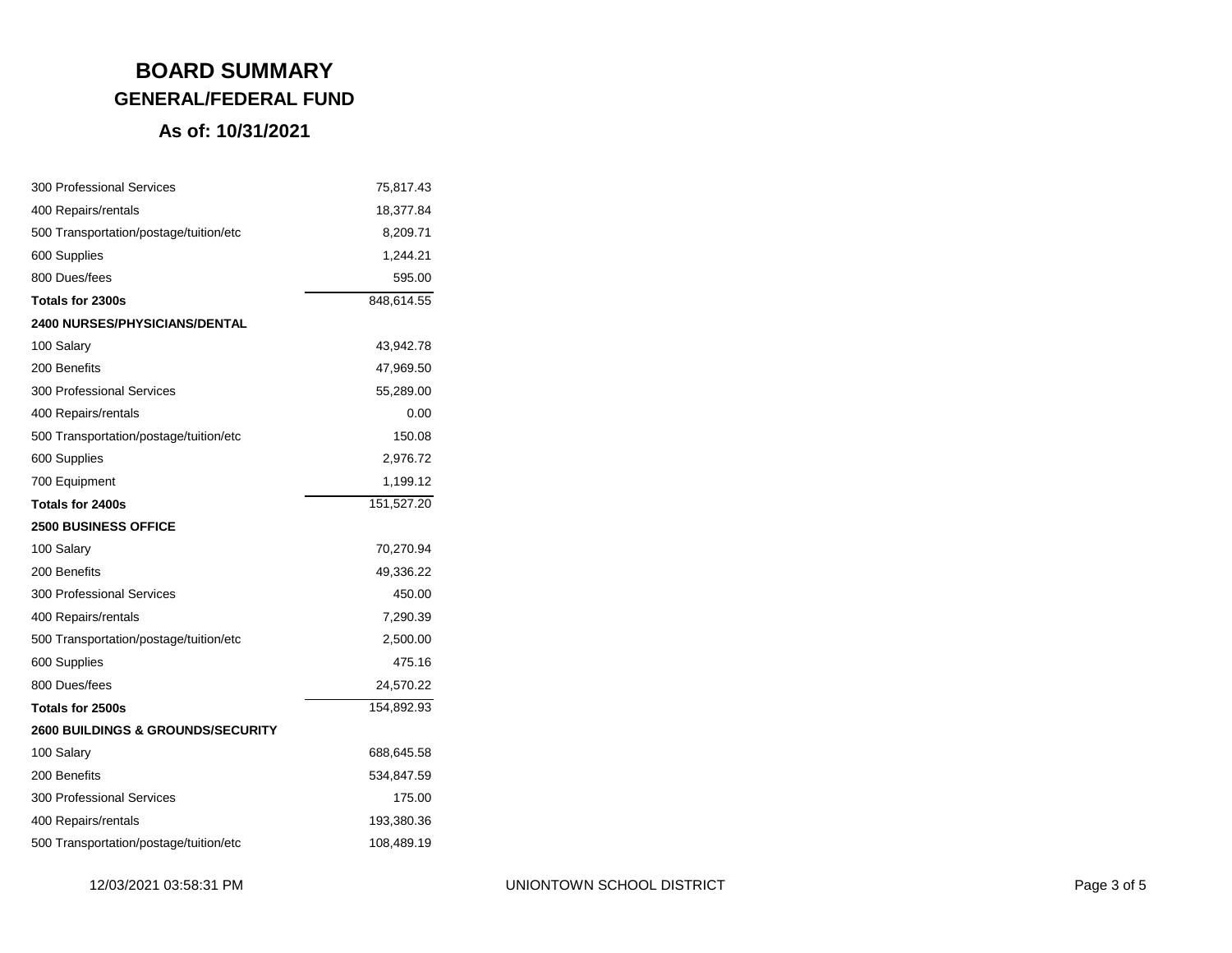| 600 Supplies                           | 51,746.10    |
|----------------------------------------|--------------|
| 700 Equipment                          | 6,533.60     |
| 800 Dues/fees                          | 903.72       |
| Totals for 2600s                       | 1,584,721.14 |
| <b>2700 TRANSPORTATION</b>             |              |
| 100 Salary                             | 51,653.09    |
| 200 Benefits                           | 45,010.52    |
| 400 Repairs/rentals                    | 2,277.24     |
| 500 Transportation/postage/tuition/etc | 710,359.55   |
| 600 Supplies                           | 1,966.36     |
| 800 Dues/fees                          | 0.00         |
| Totals for 2700s                       | 811,266.76   |
| <b>2800 TECHNOLOGY</b>                 |              |
| 100 Salary                             | 48,941.18    |
| 200 Benefits                           | 37,945.27    |
| <b>300 Professional Services</b>       | 123,987.44   |
| 400 Repairs/rentals                    | 72,242.52    |
| 500 Transportation/postage/tuition/etc | 219.52       |
| 600 Supplies                           | 73,791.64    |
| 700 Equipment                          | (18,900.00)  |
| 800 Dues/fees                          | 50.00        |
| Totals for 2800s                       | 338,277.57   |
| <b>2900 INTERMEDIATE UNIT</b>          |              |
| 500 Transportation/postage/tuition/etc | 0.00         |
| Totals for 2900s                       | 0.00         |
| <b>3200 ATHLETICS</b>                  |              |
| 100 Salary                             | 21,115.10    |
| 200 Benefits                           | 8,089.37     |
| <b>300 Professional Services</b>       | 18,333.00    |
| 500 Transportation/postage/tuition/etc | 13,833.64    |